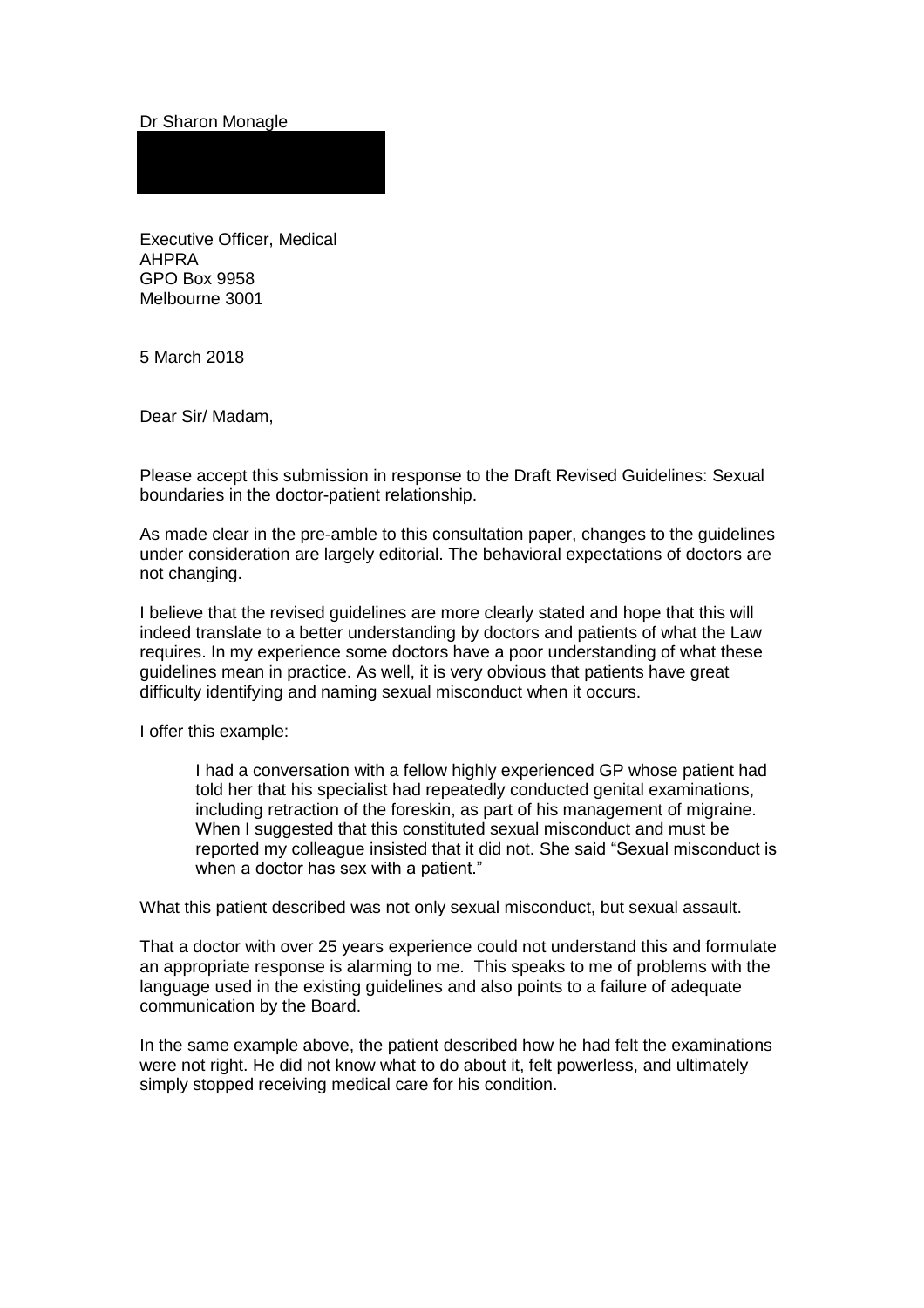This example (and the dozens of others we have leant about from the Churchyard case) tell us something about how patients understand, experience and can respond to inappropriate sexual behavior in the context of a doctor-patient relationship. The revised sexual boundaries guidelines are a significant improvement on the existing guidelines in this regard. The Spectrum of behaviours described in Section 3.1 is very well articulated and quite comprehensive.

Having improved this language it will be very important for the Board to communicate this effectively to the public so as to give them the agency they have been lacking in this space. It is not enough to tell doctors how they should behave. Given the power imbalance inherent in the doctor-patient relationship we must also ensure patients are as informed as possible to enable them to identify and act on breaches of sexual boundaries.

The Medical Board of Australia (MBA) provides as an addendum to the draft revised guidelines, a Statement of Assessment. This statement seeks to measure the process adopted in seeking consultation on the revised guidelines against the requirements of the National Law.

It states: "The National Law requires wide-ranging consultation on proposed guidelines."

The statement goes on to say that:

"The Board is ensuring that there is public exposure of its proposals and the opportunity for public comment by undertaking an eight week public consultation process. The process will include the publication of the consultation paper on its website and informing medical practitioners via the boards electronic newsletter sent to more that 95% of registered medical practitioners."

The Board concludes that the consultation requirements of the National Law are met.

I disagree with this assessment. I do not believe this to be an adequate process to gain input and feedback from members of the public (all of whom will at some time be engaged in a patient-doctor relationship). The Board's website is not generally known to the public and nor would you expect people to search the Board's website for something that they do not know is happening. The process described seems to be concerned with asking doctors what they think of the guidelines. Members of the public, as potential patients, are the purported beneficiaries of these revised guidelines – if we are to accept that their intention is about protecting the public. Their views and feedback should be actively sought.

Informing medical practitioners of the opportunity to provide feedback via the Board's electronic newsletter is also likely to be ineffective. In a meeting with Dr Joanna Flynn in 2017 I was told that only 30% of newsletter recipients open this document. With this knowledge of its poor reach, I do not believe the Board can rely on this means of communication to convey important information to doctors. This is relevant now, during this consultation process, and is perhaps even more important when considering how any new guidelines might be effectively disseminated to doctors.